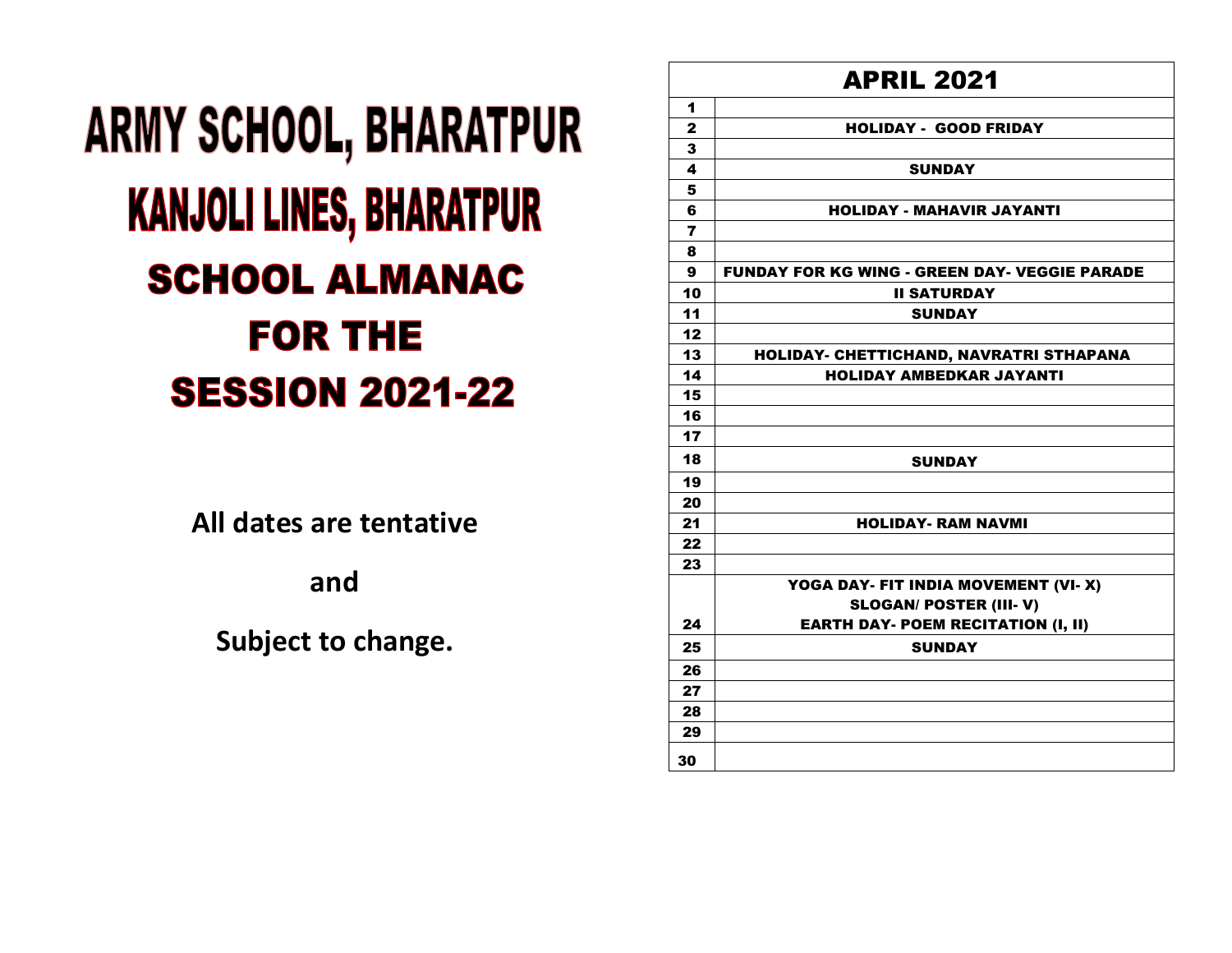## MAY 2021

| 1              | <b>MAKING PHOTO FRAME (MOTHER'S DAY) (I,II)</b>  |
|----------------|--------------------------------------------------|
| $\mathbf{2}$   | <b>SUNDAY</b>                                    |
| 3              | <b>SEA 1 (I TO X)</b>                            |
| 4              |                                                  |
| 5              |                                                  |
| 6              |                                                  |
| $\overline{ }$ | <b>MOTHER'S DAY- CARD MAKING COMP. (KG WING)</b> |
| 8              | <b>II SATURDAY</b>                               |
| 9              | <b>SUNDAY</b>                                    |
| 10             |                                                  |
| 11             |                                                  |
| 12             |                                                  |
| 13             |                                                  |
| 14             | <b>HOLIDAY - ID - UL - FITR</b>                  |
| 15             | <b>PTM- SYLLABUS DISTRIBUTION</b>                |
| 16             | <b>SUNDAY</b>                                    |
| 17             | <b>SUMMER BREAK</b>                              |
| 18             | <b>SUMMER BREAK</b>                              |
| 19             | <b>SUMMER BREAK</b>                              |
| 20             | <b>SUMMER BREAK</b>                              |
| 21             | <b>SUMMER BREAK</b>                              |
| 22             | <b>SUMMER BREAK</b>                              |
| 23             | <b>SUMMER BREAK</b>                              |
| 24             | <b>SUMMER BREAK</b>                              |
| 25             | <b>SUMMER BREAK</b>                              |
| 26             | <b>SUMMER BREAK</b>                              |
| 27             | <b>SUMMER BREAK</b>                              |
| 28             | <b>SUMMER BREAK</b>                              |
| 29             | <b>SUMMER BREAK</b>                              |
| 30             | <b>SUMMER BREAK</b>                              |
| 31             | <b>SUMMER BREAK</b>                              |

## JUNE 2021

| 1  | <b>SUMMER BREAK</b>                         |
|----|---------------------------------------------|
| 2  | <b>SUMMER BREAK</b>                         |
| 3  | <b>SUMMER BREAK</b>                         |
| 4  | <b>SUMMER BREAK</b>                         |
| 5  | <b>SUMMER BREAK</b>                         |
| 6  | <b>SUMMER BREAK</b>                         |
| 7  | <b>SUMMER BREAK</b>                         |
| 8  | <b>SUMMER BREAK</b>                         |
| 9  | <b>SUMMER BREAK</b>                         |
| 10 | <b>SUMMER BREAK</b>                         |
| 11 | <b>SUMMER BREAK</b>                         |
| 12 | <b>SUMMER BREAK</b>                         |
| 13 | <b>SUMMER BREAK</b>                         |
| 14 | <b>SUMMER BREAK</b>                         |
| 15 | <b>SUMMER BREAK</b>                         |
| 16 | <b>SUMMER BREAK</b>                         |
| 17 | <b>SUMMER BREAK</b>                         |
| 18 | <b>SUMMER BREAK</b>                         |
| 19 | <b>SUMMER BREAK</b>                         |
| 20 | <b>SUMMER BREAK</b>                         |
| 21 | <b>SUMMER BREAK</b>                         |
| 22 | <b>SUMMER BREAK</b>                         |
| 23 | <b>SUMMER BREAK</b>                         |
| 24 | <b>SUMMER BREAK</b>                         |
| 25 | <b>SUMMER BREAK</b>                         |
| 26 | <b>SUMMER BREAK</b>                         |
| 27 | <b>SUMMER BREAK</b>                         |
| 28 | <b>STAFF CALLED BACK AFTER SUMMER BREAK</b> |
| 29 |                                             |
| 30 |                                             |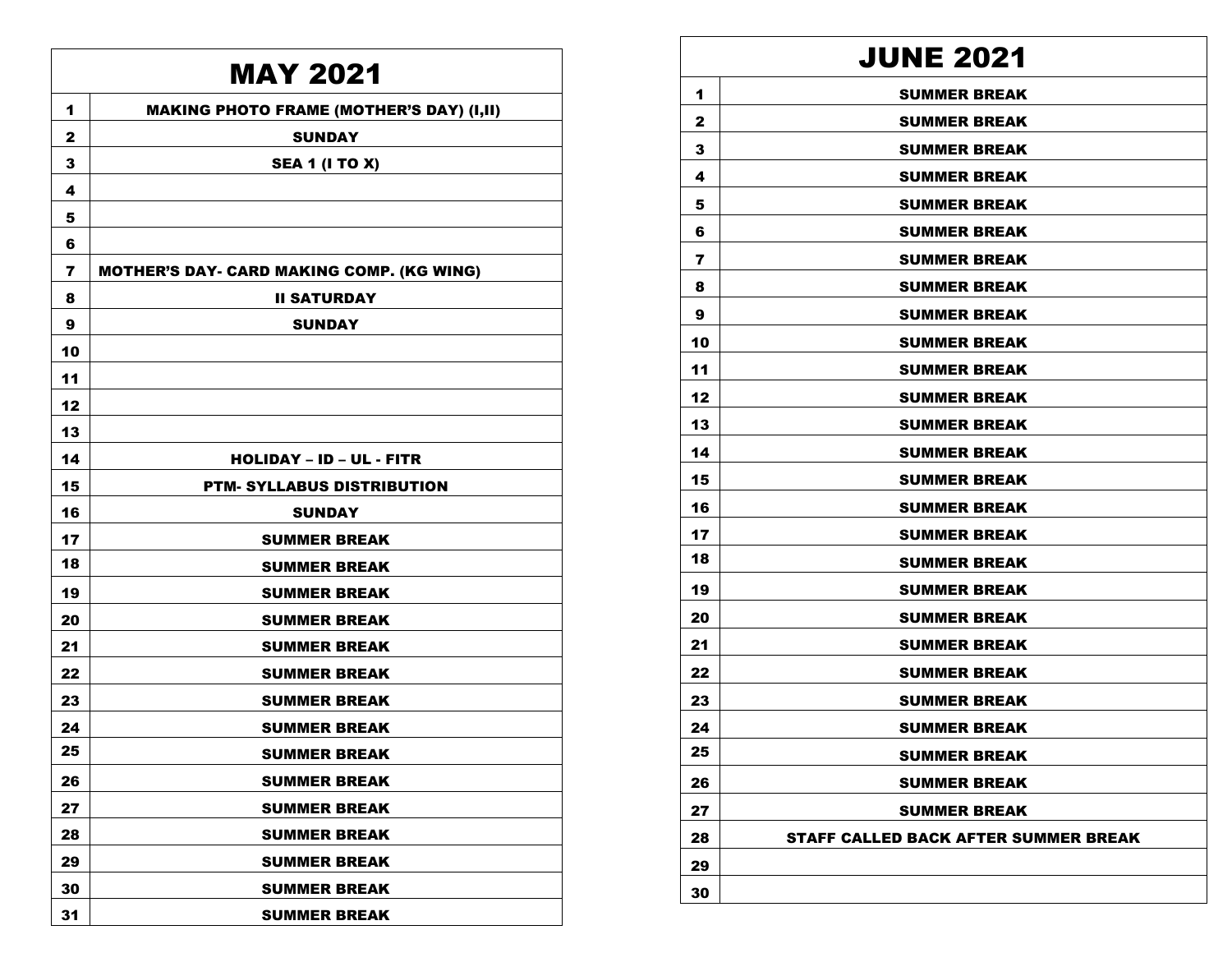|                         | <b>JULY 2021</b>                                |  |  |
|-------------------------|-------------------------------------------------|--|--|
| 1                       | <b>SCHOOL REOPENS AFTER SUMMER BREAK</b>        |  |  |
| $\mathbf{2}$            |                                                 |  |  |
| 3                       |                                                 |  |  |
| $\overline{\mathbf{4}}$ | <b>SUNDAY</b>                                   |  |  |
| 5                       |                                                 |  |  |
| 6                       |                                                 |  |  |
| $\overline{7}$          |                                                 |  |  |
| 8                       |                                                 |  |  |
|                         | <b>FUNDAY - KG WING BLUE DAY</b>                |  |  |
| 9                       | (BEST OUT OF WASTE)                             |  |  |
| 10                      | <b>II SATURDAY</b>                              |  |  |
| 11                      | <b>SUNDAY</b>                                   |  |  |
| 12                      |                                                 |  |  |
| 13                      |                                                 |  |  |
| 14                      |                                                 |  |  |
| 15                      |                                                 |  |  |
| 16                      |                                                 |  |  |
|                         | <b>SHOW AND TELL (I, II)</b>                    |  |  |
| 17                      | SOLO SINGING/ PLAY MUSICAL INSTRUMENT (III - V) |  |  |
| 18                      | <b>SUNDAY</b>                                   |  |  |
| 19                      |                                                 |  |  |
| 20                      |                                                 |  |  |
| 21                      | <b>HOLIDAY - ID - UL - ZUHA</b>                 |  |  |
| 22                      |                                                 |  |  |
| 23                      |                                                 |  |  |
| 24                      |                                                 |  |  |
| 25                      | <b>SUNDAY</b>                                   |  |  |
| 26                      | PA1 (I TO VIII), PRE - MID TERM (IX, X)         |  |  |
| 27                      |                                                 |  |  |
| 28                      |                                                 |  |  |
| 29                      |                                                 |  |  |
| 30                      |                                                 |  |  |
| 31                      |                                                 |  |  |

| <b>AUGUST 2021</b> |                                                                           |  |
|--------------------|---------------------------------------------------------------------------|--|
| 1                  | <b>SUNDAY</b>                                                             |  |
| $\mathbf{2}$       |                                                                           |  |
| 3                  |                                                                           |  |
| 4                  |                                                                           |  |
| 5                  |                                                                           |  |
| 6                  |                                                                           |  |
|                    | <b>RAKHI/ FACE MASK MAKING WITH WASTE MATERIAL (I</b>                     |  |
| 7                  | ,II)                                                                      |  |
| 8                  | <b>SUNDAY</b>                                                             |  |
| 9                  | <b>SEA - 2 (I TO X)</b>                                                   |  |
| 10                 |                                                                           |  |
| 11                 |                                                                           |  |
| 12                 |                                                                           |  |
| 13                 | <b>CELEBRATION - INDEPENDENCE DAY</b><br>(SOLO DANCE COMPETITION VI TO X) |  |
| 14                 | <b>II SATURDAY</b>                                                        |  |
| 15                 | <b>SUNDAY</b>                                                             |  |
| 16                 |                                                                           |  |
| 17                 |                                                                           |  |
| 18                 |                                                                           |  |
| 19                 | <b>HOLIDAY - MOHARRUM</b>                                                 |  |
|                    | <b>FUNDAY FOR KG WING (RED DAY)</b>                                       |  |
| 20                 | <b>SINGING AND DANCING</b>                                                |  |
| 21                 | <b>PTM - PA1/ PRE MID TERM RESULTS</b>                                    |  |
| 22                 | <b>SUNDAY</b>                                                             |  |
| 23                 |                                                                           |  |
| 24                 |                                                                           |  |
| 25                 |                                                                           |  |
| 26                 |                                                                           |  |
| 27                 |                                                                           |  |
|                    | <b>FANCY DRESS - FAMOUS PERSONALITIES WITH</b><br><b>DIALOGUES (III)</b>  |  |
| 28                 | <b>DANCE COMPETITION (IV,V)</b>                                           |  |
| 29                 | <b>SUNDAY</b>                                                             |  |
| 30                 | <b>HOLIDAY - JANMASHTHAMI</b>                                             |  |
| 31                 |                                                                           |  |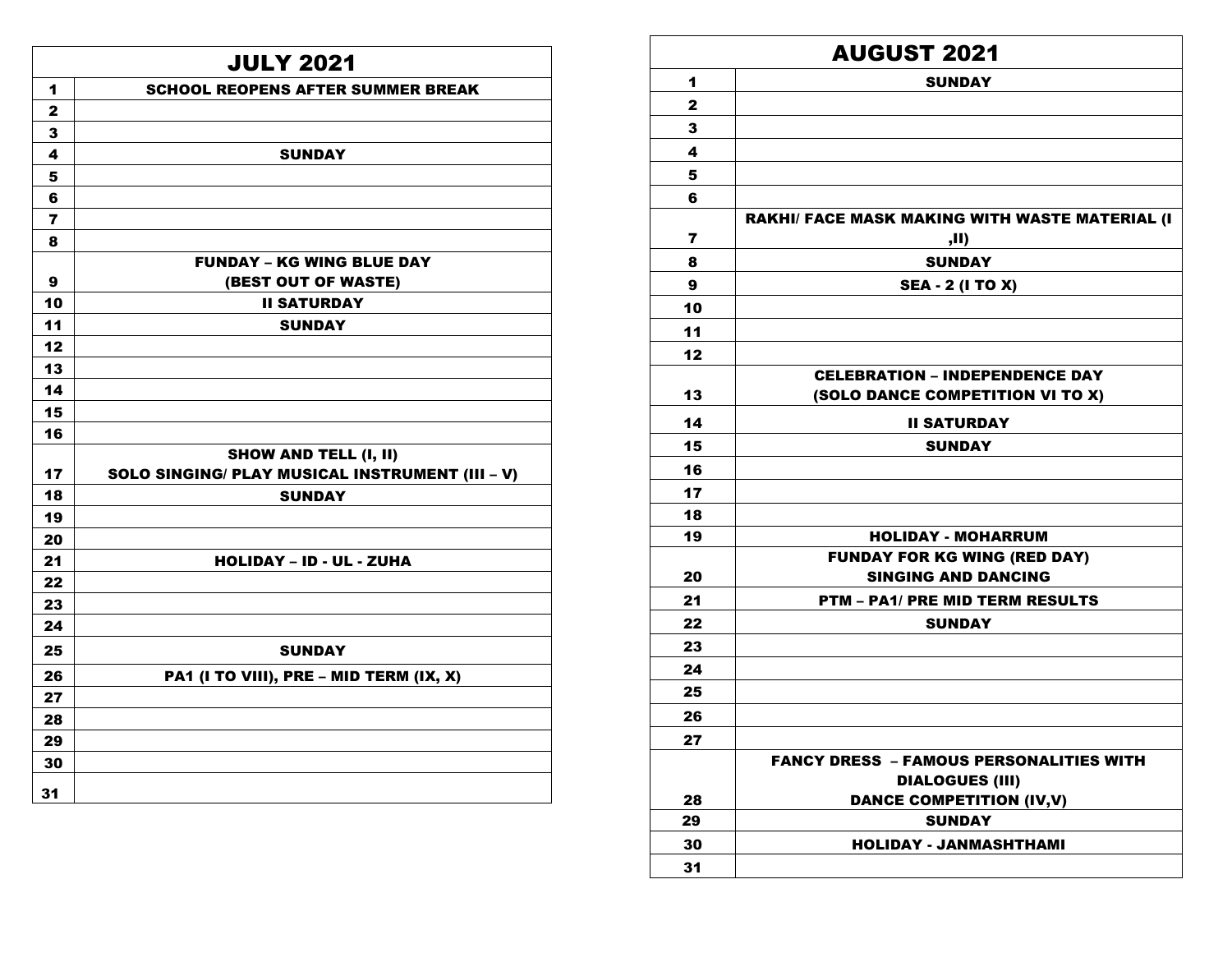|                         | <b>SEPTEMBER 2021</b>                                                                |
|-------------------------|--------------------------------------------------------------------------------------|
| 1                       |                                                                                      |
| $\mathbf{z}$            |                                                                                      |
| 3                       |                                                                                      |
| 4                       | <b>CELEBRATION - TEACHER'S DAY</b><br><b>GANPATI MAKING WITH CLAY/ DOUGH (I - X)</b> |
| 5                       | <b>SUNDAY</b>                                                                        |
| 6                       |                                                                                      |
| $\overline{\mathbf{r}}$ |                                                                                      |
| 8                       |                                                                                      |
| 9                       |                                                                                      |
| 10                      | <b>FUNDAY - KG WING YELLOW DAY</b><br>HINDI/ ENGLISH RHYMES, SPEECH                  |
| 11                      | <b>II SATURDAY</b>                                                                   |
| 12                      | <b>SUNDAY</b>                                                                        |
| 13                      |                                                                                      |
| 14                      | <b>HINDI DIWAS</b>                                                                   |
| 15                      |                                                                                      |
| 16                      | <b>HOLIDAY - BABA RAMDEO JAYANTI</b>                                                 |
| 17                      |                                                                                      |
| 18                      |                                                                                      |
| 19                      | SUNDAY                                                                               |
| 20                      | HALF YEARLY (I TO VIII), MID TERM (IX, X)                                            |
| 21                      |                                                                                      |
| 22                      |                                                                                      |
| 23                      |                                                                                      |
| 24                      |                                                                                      |
| 25                      |                                                                                      |
| 26                      | <b>SUNDAY</b>                                                                        |
| 27                      |                                                                                      |
| 28                      |                                                                                      |
| 29                      |                                                                                      |
| 30                      |                                                                                      |
| 31                      |                                                                                      |

|              | <b>OCTOBER 2021</b>                                                            |
|--------------|--------------------------------------------------------------------------------|
| 1            |                                                                                |
| $\mathbf{2}$ | <b>HOLIDAY - GANDHI JAYANTI</b>                                                |
| 3            | <b>SUNDAY</b>                                                                  |
| 4            |                                                                                |
| 5            |                                                                                |
| 6            |                                                                                |
| 7            | HOLIDAY - NAVRATRI STHAPANA                                                    |
| 8            | <b>PTM- HALFYEARLY/ MID TERM RESULTS</b>                                       |
| 9            | <b>II SATURDAY</b>                                                             |
| 10           | <b>SUNDAY</b>                                                                  |
| 11           |                                                                                |
| 12           |                                                                                |
| 13           | <b>DUSSEHRA BREAK</b>                                                          |
| 14           | <b>DUSSEHRA BREAK</b>                                                          |
| 15           | <b>DUSSEHRA BREAK</b>                                                          |
| 16           | <b>DUSSEHRA BREAK</b>                                                          |
| 17           | <b>SUNDAY</b>                                                                  |
| 18           |                                                                                |
| 19           | <b>HOLIDAY - BARAH WAFAT</b>                                                   |
| 20           |                                                                                |
| 21           |                                                                                |
| 22           |                                                                                |
| 23           | <b>ART EXHIBITS PRESENTATION (I TO X)</b>                                      |
| 24           | <b>SUNDAY</b>                                                                  |
| 25           |                                                                                |
| 26           |                                                                                |
| 27           |                                                                                |
| 28           |                                                                                |
| 29           | <b>FUNDAY FOR KG WING - PINK DAY</b><br>DIYA DECORATION/ MY FAVOURITE FESTIVAL |
| 30           | <b>SCIENCE EXHIBITS PRESENTATION (I TO X)</b>                                  |
| 31           | <b>SUNDAY</b>                                                                  |
|              |                                                                                |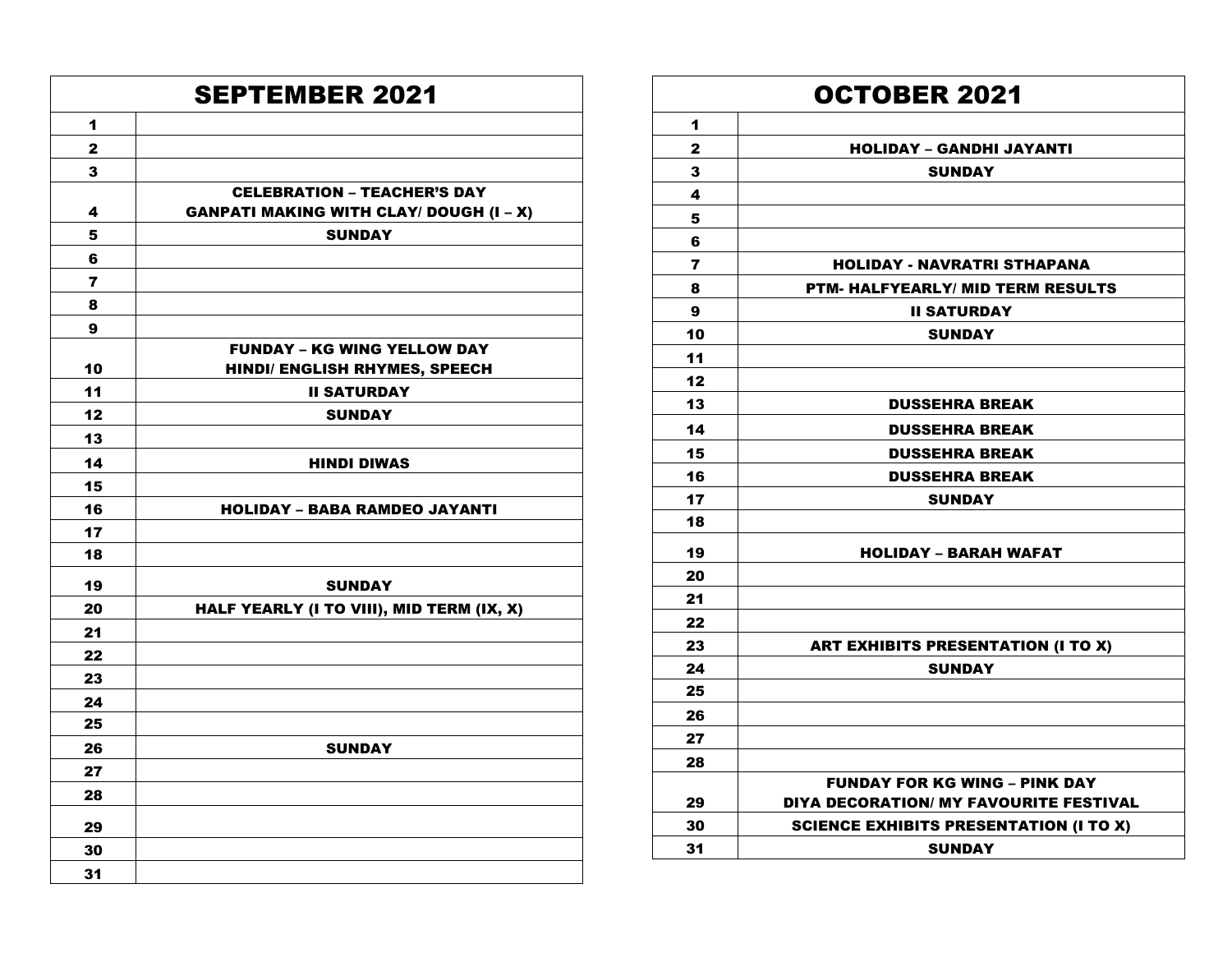| <b>NOVEMBER 2021</b> |                                                 |
|----------------------|-------------------------------------------------|
| 1                    |                                                 |
| 2                    |                                                 |
| 3                    | <b>DIWALI BREAK</b>                             |
|                      | DIWALI BREAK -                                  |
| 4                    | <b>DECORATION COMPETITION (I TO X)</b>          |
| 5                    | <b>DIWALI BREAK</b>                             |
| 6                    | <b>DIWALI BREAK</b>                             |
| 7                    | <b>SUNDAY</b>                                   |
| 8                    |                                                 |
| 9                    |                                                 |
| 10                   |                                                 |
| 11                   |                                                 |
| 12                   | <b>CELEBRATION - CHILDREN'S DAY</b>             |
|                      | <b>II SATURDAY</b>                              |
| 13                   | <b>ANNUAL SPORTS/ CULTURAL MEET (TENTATIVE)</b> |
| 14                   | <b>SUNDAY</b>                                   |
| 15                   |                                                 |
| 16                   |                                                 |
| 17                   |                                                 |
| 18                   |                                                 |
| 19                   | <b>HOLIDAY - GURU NANAK JAYANTI</b>             |
|                      | <b>MY MOST MEMORABLE MOMENT</b>                 |
| 20                   | <b>DRAWING/ ESSAY/ SPEECH (I TO X)</b>          |
|                      |                                                 |
| 21                   | <b>SUNDAY</b>                                   |
| 22                   | SEA 3 (I TO X) ART INTEGRATED ACTIVITY          |
| 23                   |                                                 |
| 24                   |                                                 |
| 25                   |                                                 |
| 26                   |                                                 |
|                      | <b>FUNDAY - KG WING ORANGE DAY</b>              |
| 27                   | <b>SHOW AND TELL</b>                            |
| 28                   | <b>SUNDAY</b>                                   |
| 29                   |                                                 |
| 30                   |                                                 |

## DECEMBER 2021

| 1              |                                                               |
|----------------|---------------------------------------------------------------|
| 2              |                                                               |
| 3              |                                                               |
| 4              | <b>SPELL BEE - COMPETITION</b>                                |
| 5              | <b>SUNDAY</b>                                                 |
| 6              |                                                               |
| $\overline{ }$ |                                                               |
| 8              |                                                               |
| 9              |                                                               |
| 10             |                                                               |
| 11             | <b>II SATURDAY</b>                                            |
| 12             | <b>SUNDAY</b>                                                 |
| 13             | PA-2 (I - VIII), POST MID TERM (IX,X)                         |
| 14             |                                                               |
| 15             |                                                               |
| 16             |                                                               |
|                | <b>FUNDAY - KG WING GOLDEN DAY</b>                            |
| 17             | <b>CAP/ SNOW MAN/ TREE MAKING</b>                             |
| 18             | ON CHRISTMAS: CARD/ SNOW MAN MAKING (I,II)<br>ORIGAMI-(III-V) |
| 19             | <b>SUNDAY</b>                                                 |
| 20             |                                                               |
| 21             |                                                               |
| 22             |                                                               |
| 23             |                                                               |
| 24             | <b>PTM – PA2 / POST MID TERM RESULTS</b>                      |
| 25             | <b>HOLIDAY - CHRISTMAS</b>                                    |
| 26             | <b>SUNDAY</b>                                                 |
| 27             | <b>WINTER BREAK</b>                                           |
| 28             | <b>WINTER BREAK</b>                                           |
| 29             | <b>WINTER BREAK</b>                                           |
| 30             | <b>WINTER BREAK</b>                                           |
| 31             | <b>WINTER BREAK</b>                                           |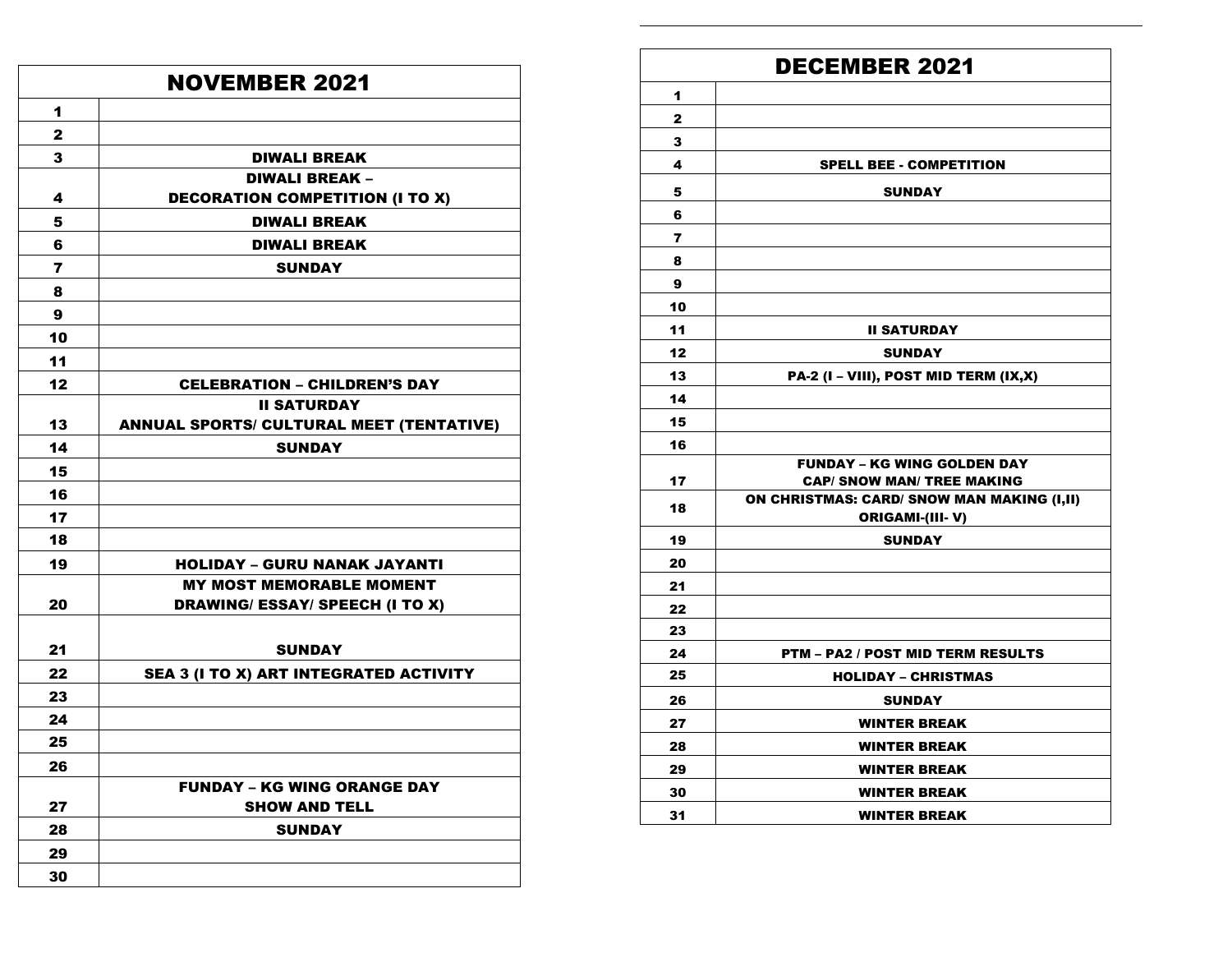|                         | JANUARY 2022                                        |
|-------------------------|-----------------------------------------------------|
| 1                       | <b>WINTER BREAK</b>                                 |
| $\overline{\mathbf{2}}$ | <b>SUNDAY</b>                                       |
| 3                       |                                                     |
| 4                       |                                                     |
| 5                       |                                                     |
| 6                       |                                                     |
| $\overline{7}$          |                                                     |
| 8                       | <b>II SATURDAY</b>                                  |
| 9                       | <b>SUNDAY</b>                                       |
| 10                      |                                                     |
| 11                      |                                                     |
| 12                      |                                                     |
| 13                      |                                                     |
| 14                      | <b>HOLIDAY: MAKAR SANKRANTI</b>                     |
|                         | TALK ON HARVEST FESTIVALS (I, II)                   |
|                         | I AM__________, I WANT TO BE________. (III-V)       |
|                         | <b>EXAM STRESS:</b>                                 |
| 15                      | <b>WAYS TO COP WITH EXAM ANXIETY (VI-X)</b>         |
| 16                      | <b>SUNDAY</b>                                       |
| 17                      | PRE- BOARDS FOR X, SEA-4 (I- VIII)                  |
| 18                      |                                                     |
| 19                      |                                                     |
| 20                      |                                                     |
| 21                      |                                                     |
| 22                      |                                                     |
| 23                      | <b>SUNDAY</b>                                       |
| 24                      |                                                     |
| 25                      | <b>CELEBRATION: REPUBLIC DAY SOLO SINGING COMP.</b> |
| 26                      |                                                     |
| 27                      |                                                     |
| 28                      | <b>FUNDAY KG WING- RAINBOW DAY- MY HERO</b>         |
| 29                      |                                                     |
| 30                      | <b>SUNDAY</b>                                       |
| 31                      |                                                     |

| <b>FEBRUARY 2022</b> |                                |  |
|----------------------|--------------------------------|--|
| 1                    |                                |  |
| $\mathbf{2}$         |                                |  |
| 3                    |                                |  |
| 4                    |                                |  |
| 5                    | <b>PTM: X PRE BOARD RESULT</b> |  |
| 6                    | <b>SUNDAY</b>                  |  |
| $\overline{7}$       |                                |  |
| 8                    |                                |  |
| 9                    |                                |  |
| 10                   |                                |  |
| 11                   | <b>FAREWELL TO CLASS X</b>     |  |
| 12                   | <b>II SATURDAY</b>             |  |
| 13                   | <b>SUNDAY</b>                  |  |
| 14                   |                                |  |
| 15                   |                                |  |
| 16                   |                                |  |
| 17                   |                                |  |
| 18                   |                                |  |
| 19                   |                                |  |
| 20                   | <b>SUNDAY</b>                  |  |
| 21                   |                                |  |
| 22                   |                                |  |
| 23                   |                                |  |
| 24                   |                                |  |
| 25                   |                                |  |
| 26                   |                                |  |
| 27                   | <b>SUNDAY</b>                  |  |
| 28                   |                                |  |